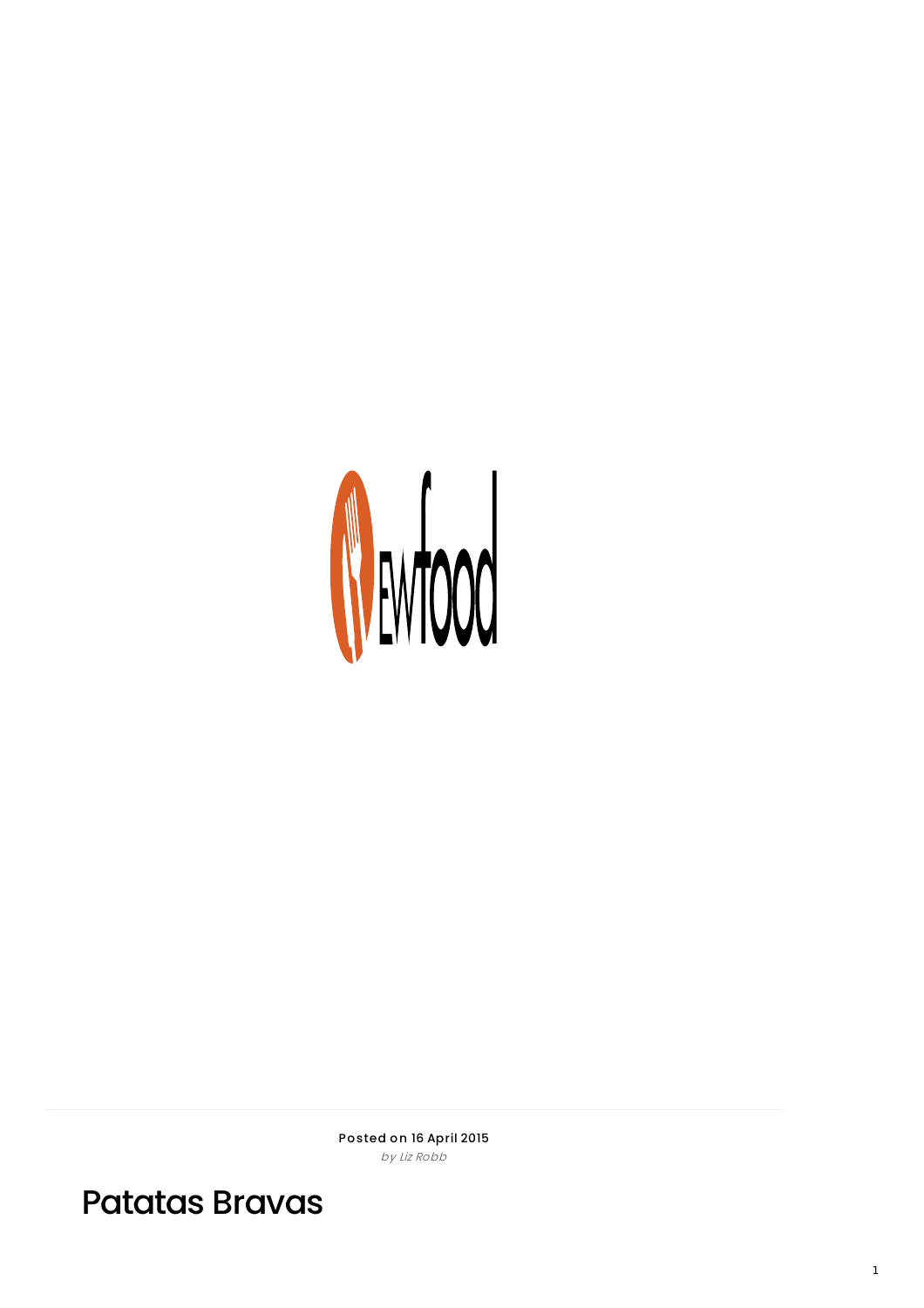

## Ingredients

2 red peppers 2-3 tablespoons of olive oil 1 red onion 3 cloves of garlic 1 green chilli 2 teaspoons of smoked paprika A squeeze of tomato puree 400g chopped tomatoes Half a teaspoon of demerara sugar Salt and freshly milled black pepper 900g baby new potatoes A generous handful of fresh parsley

## Preparation

- 1 1. Quarter the red peppers, remove the seeds and stalks then place them, skin side up, under a hot grill to roast until the skin begins to blacken and blister. Allow to cool for a few minutes then put them into a plastic bag in the fridge to cool completely. Remove the skin
- 2 when they are cold the skin will peel off easily. Chop the peppers into small pieces and put to one side.
- 3 2. Now make the sauce. Peel the onion and chop it very finely. Heat a tablespoon of olive oil gently in a saucepan and sauté the onion for 4-5 minutes, until it is soft but not brown. Peel and crush the garlic, deseed and finely chop the chilli and stir both into the softened onion and cook for a further 2 or 3 minutes. Sprinkle in the smoked paprika and the tomato puree and stir, then add the chopped tomatoes, chopped peppers and sugar and leave to simmer gently for 10-12 minutes, stirring occasionally. Season to taste with salt and pepper.
- 4 Transfer the sauce to a bowl and chill in the fridge for a good few hours, even overnight if you can.
- 5 3. Preheat the oven to 200 degrees or 180 degrees fan oven. Wash the potatoes, halve